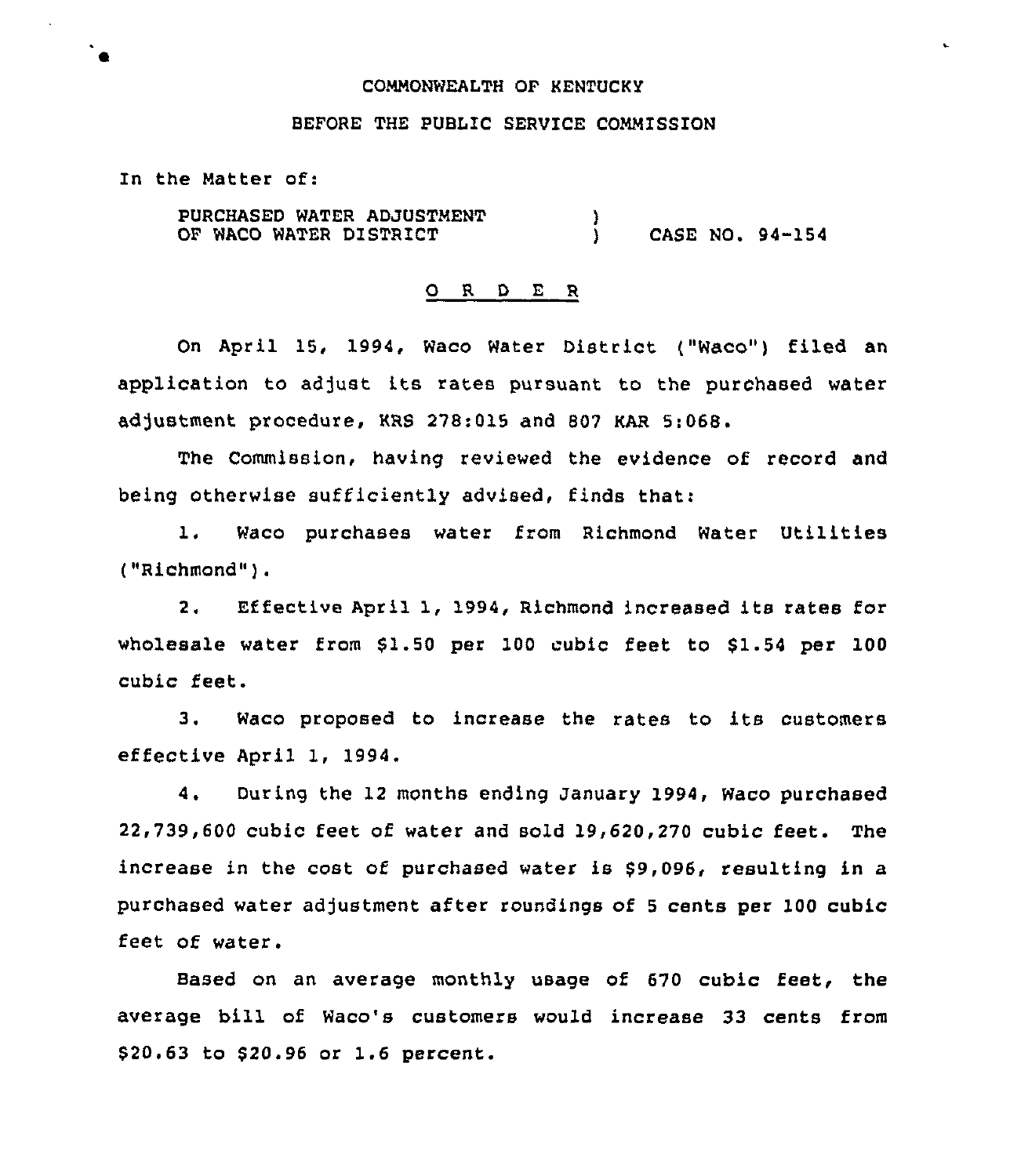5. The rates proposed by Waco for the first, third, and fifth block are incorrect due to rounding errors and should be denied.

6. The purchased water adjustment of <sup>5</sup> cents per 100 cubic feet and the rates in Appendix A, attached hereto and incorporated herein, are fair, just, and reasonable and should be approved.

IT IS THEREFORE ORDERED that:

1. The rates proposed by Waco are hereby denied.

2. The purchased water adjustment of <sup>5</sup> cents per 100 cubic feet and the rates in Appendix <sup>A</sup> are approved for services rendered on and after April 1, 1994.

3. Within <sup>30</sup> days of the date of this Order, Waco shall file revised tariff sheets setting out the rates approved herein.

4. Within <sup>20</sup> days of the date of this Order, Waco shall file a copy of the notice to its customers of this rate increase and verification that such notice has been given.

Done at Frankfort, Kentucky, this 13th day of May, 1994.

# PUBLIC SERVICE COMMISSION

V**fce Chairma** 

ATTEST: Commissioner

Executive Direct